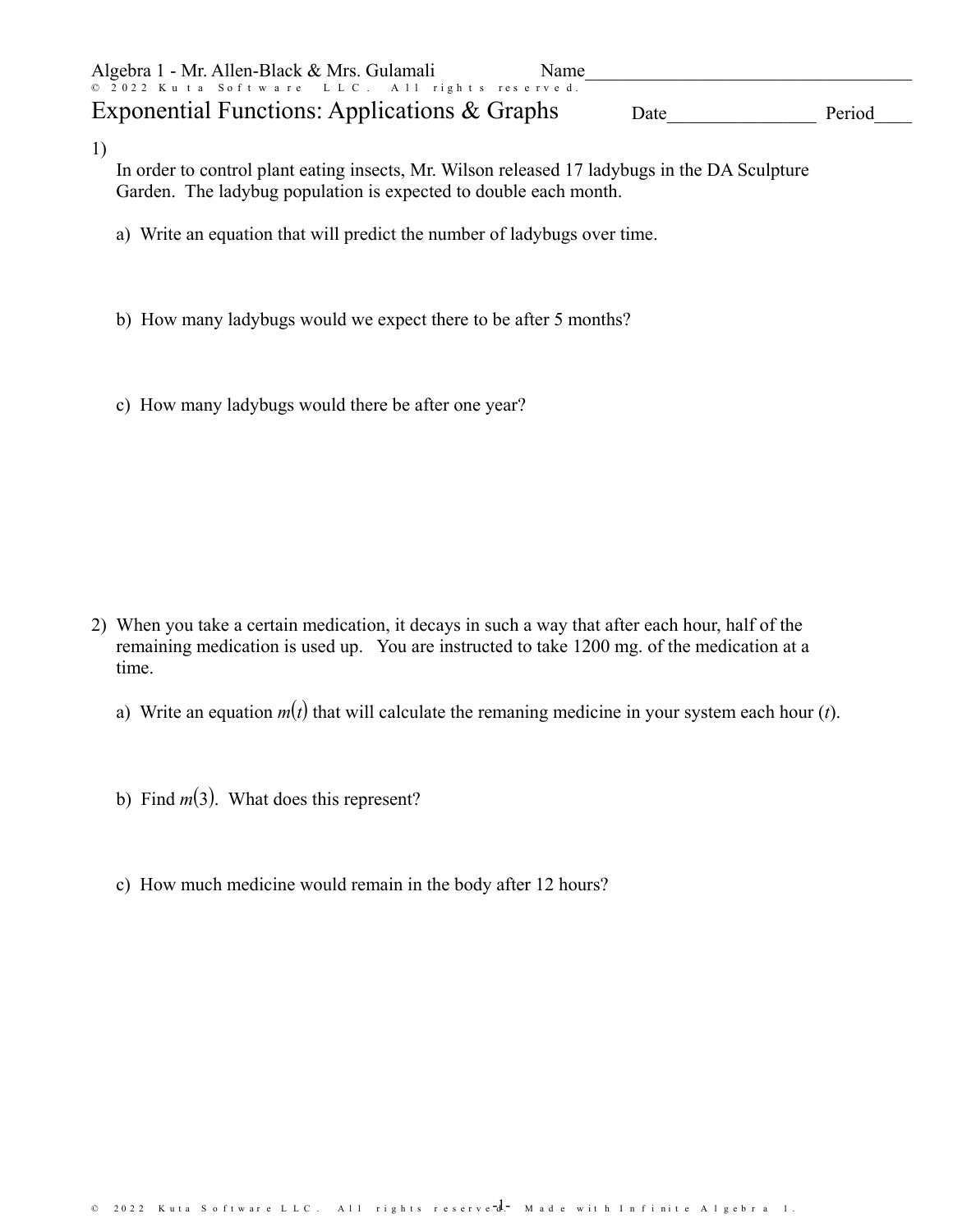Write an exponential equation in the form of  $f(x) = a \cdot b^x$  for each graph.









All rights reserved.  $2$  -Made with Infinite Algebra 1.  $\circledcirc$  2 0 2 2 K uta S of t ware LLC.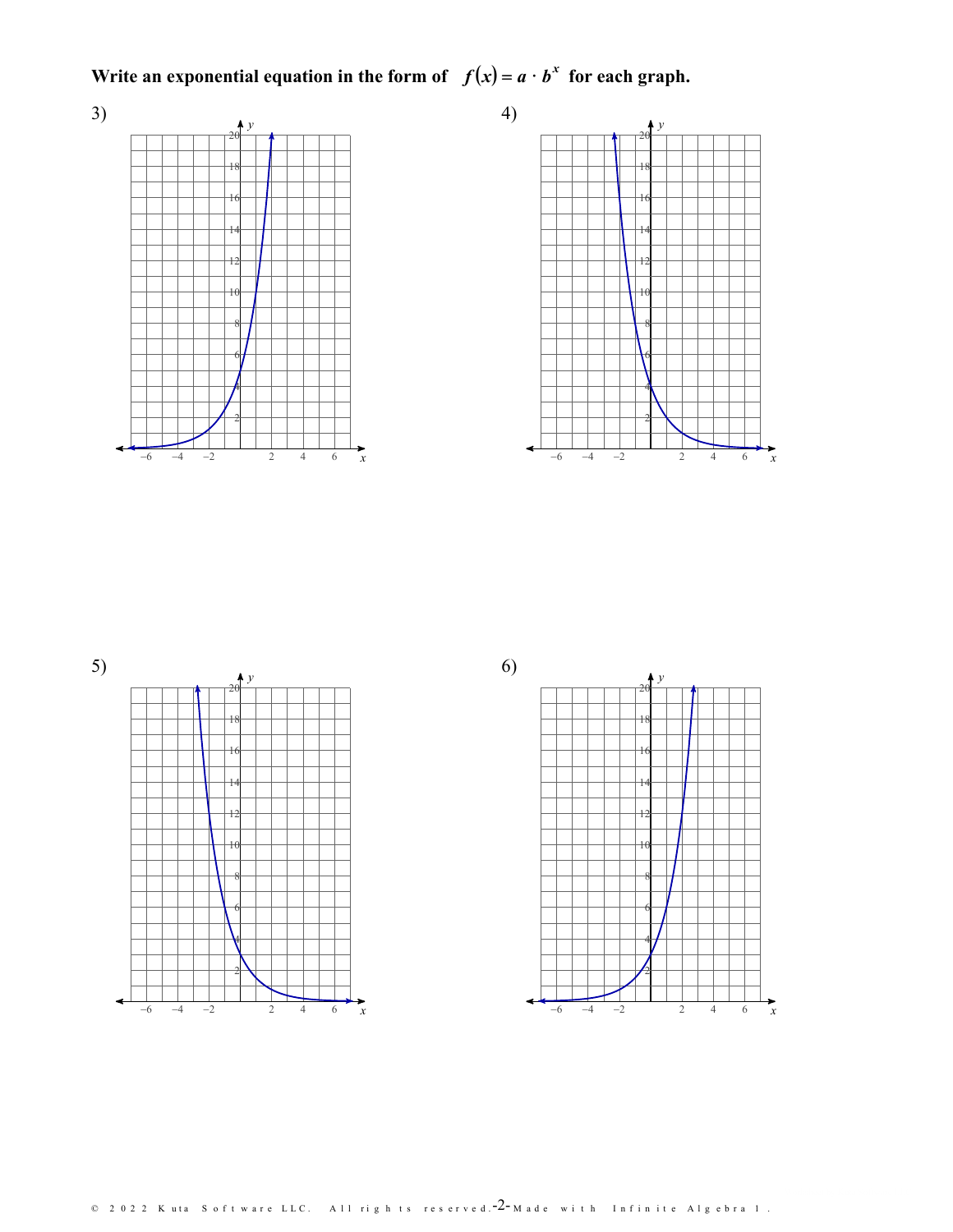## **Write an equation for each graph.**





## **Sketch the graph of each function.**

9)  $f(x) = 2^x$ *x*



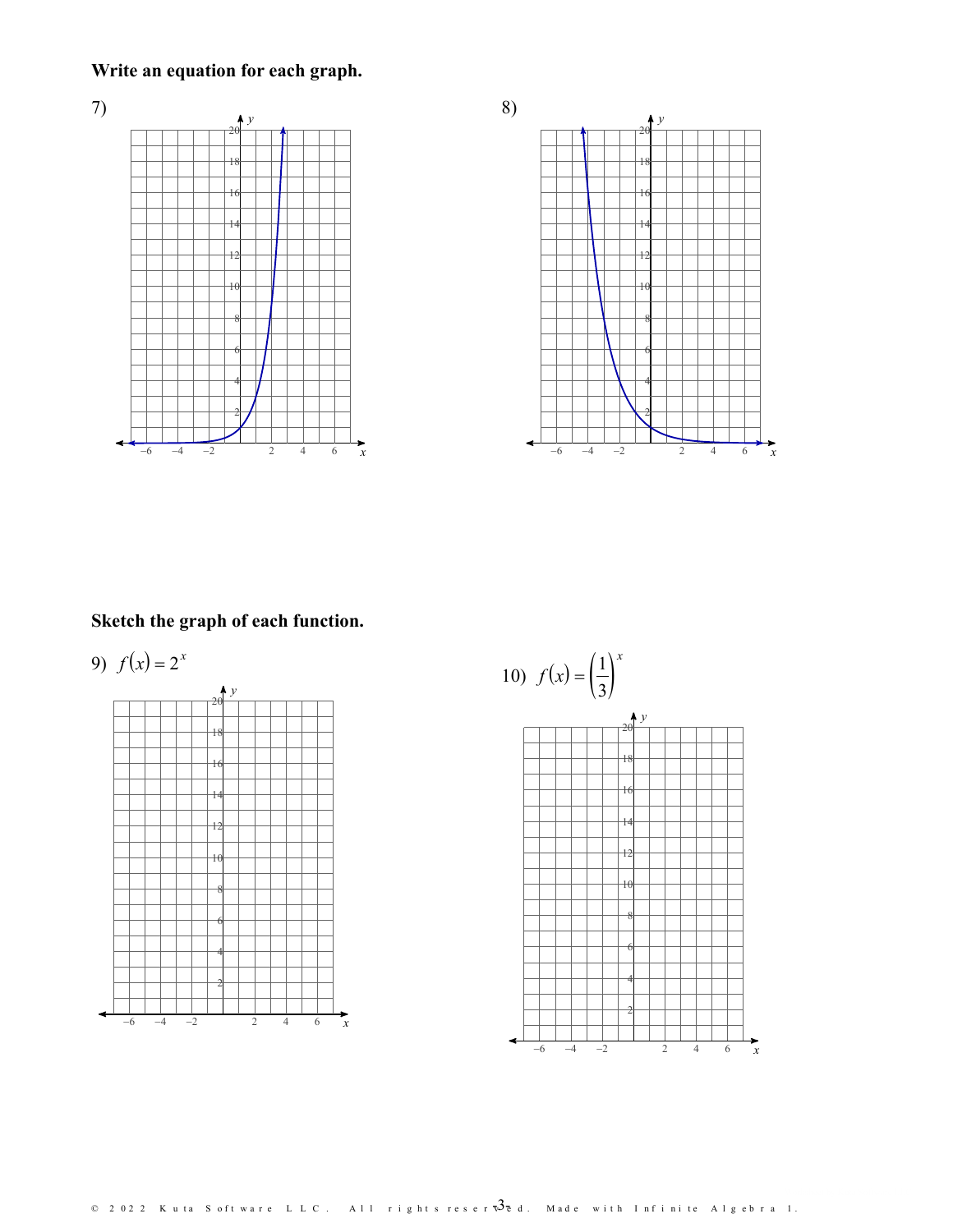

12) 
$$
f(x) = 2 \cdot 2^x
$$